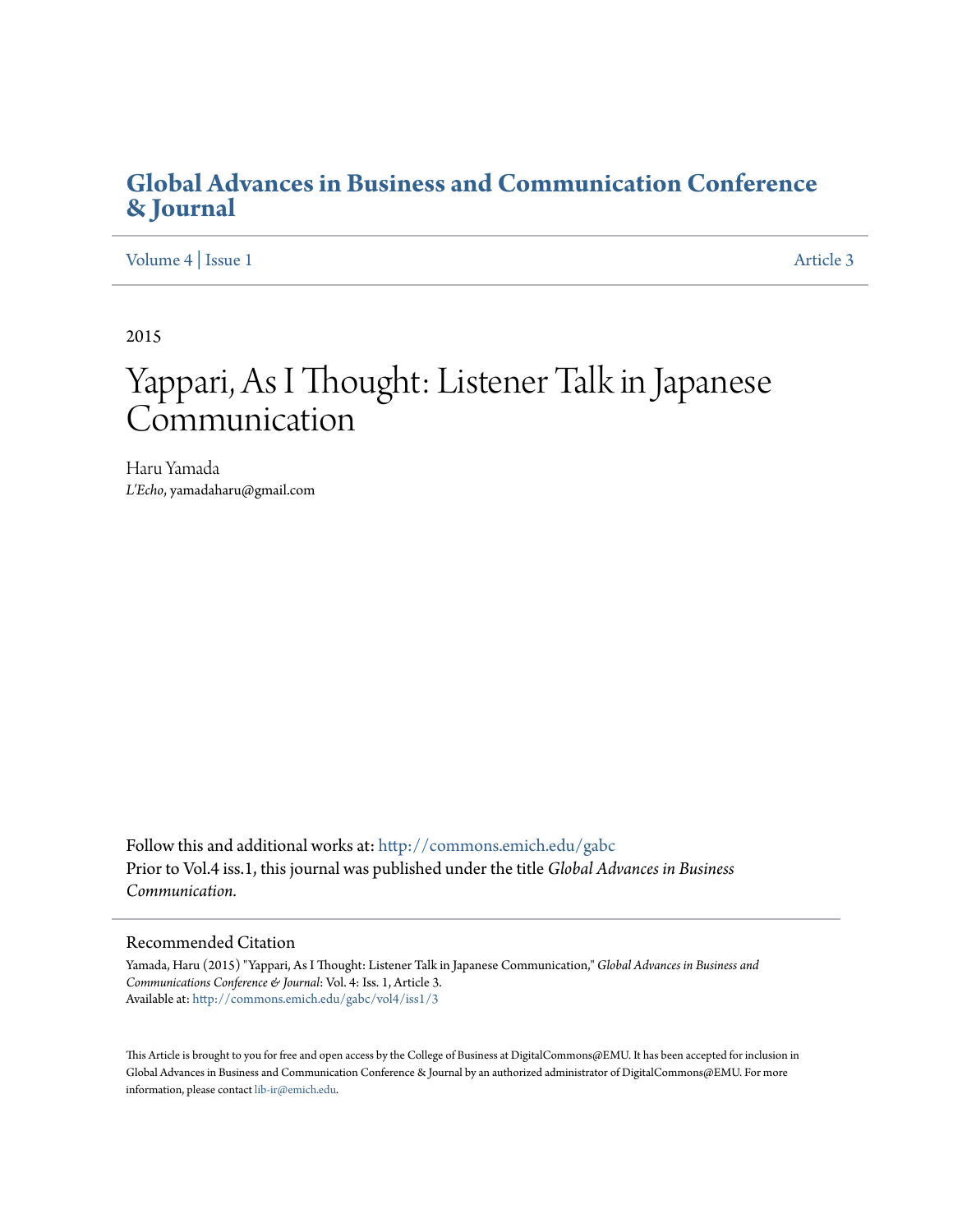## *Yappari***, As I Thought: Listener Talk in Japanese Communication**

## INTRODUCTION

Americans eat sushi, watch anime, and play Nintendo games. Canon, Yamaha, Sony and other brands pass through American hands, making Japan feel more like an old friend than a fourth trade partner to the United States. There is no question that Americans today know Japanese products. But what about the people who design and sell them? What do the consumers of Nikon, Toto or Matsuda know about the Japanese, notably about the way they talk and listen?

As visitors to a foreign country, it is natural to interpret communication as we would at home. For example, we might interpret the public sign that requests cell phones to be put on *Manner Mode* in the Japanese subway accompanied by the small text in English, *Kindly refrain from making calls*, as the Japanese way of saying, *Don't talk on the phone*. After we understand the message content, we can afford to take a step back and ask, Why is it necessary for the Japanese to use such indirect, roundabout or obfuscated language to say the same thing? When we do not have the cultural context, we have no choice but to guess the answer. A popular conclusion is that the Japanese use such language because they are polite.

In this paper, I propose the Japanese abide by their own cultural expectations and communication goals as other groups do but that this can be misinterpreted when there are underlying differences. Revisiting preferences for individual or group interaction as well as opposing orientations towards talk and silence, I explore how entrenched cultural beliefs persist and manifest in new forms in Japanese communication today. Analyzing conversational examples in American and Japanese business meetings, I illustrate three examples of Listener Talk, a listener-driven style of communication introduced in my book, *Different Games* (1997). Awareness of Listener Talk will bring to the fore the little studied role of the listener in communication and shed light on some of the challenges in communicating not only with the Japanese but also with other users of Listener Talk.

## CULTURAL EXPECTATIONS

There are many prisms through which we can examine cultures. Here, I compare American and Japanese cultures along the individual-group continuum, not just because heavyweight anthropologists such as Wagatsuma (1985), Lebra (1986) and Nakane (1970) have chosen this dimension as a critical differentiator, but also because of the particular and consequential way in which each culture's preference intersects with the respective communication preferences of talk and silence (Yamada, 1997, 2003). Although the American idealization of the individual and the Japanese focus on the group is not categorical but one of degree, a further number of scholars, such as Hall and Hall (1987), Kondo (1990), and Namiki and Sethi (1988) have noted the same distinction in American and Japanese business organization.

A wealth of research has explored the way in which a model American professional presents him/herself as a self-actualized individual who possesses an acquired set of skills, while the Japanese counterpart presents him/herself as an ambassador who can stand in the place of the organization as if it were family, operating not as one but as a *bun* or part of the company. Conversely, the stigmatized version of an American is someone who seeks constant direction and depends on others; s/he is not a go-getter. Frequently judged as lazy, such an American is as badly viewed as a Japanese who takes action without consulting the group. Such a Japanese is deemed childish at best, and *katte* or selfish at worst.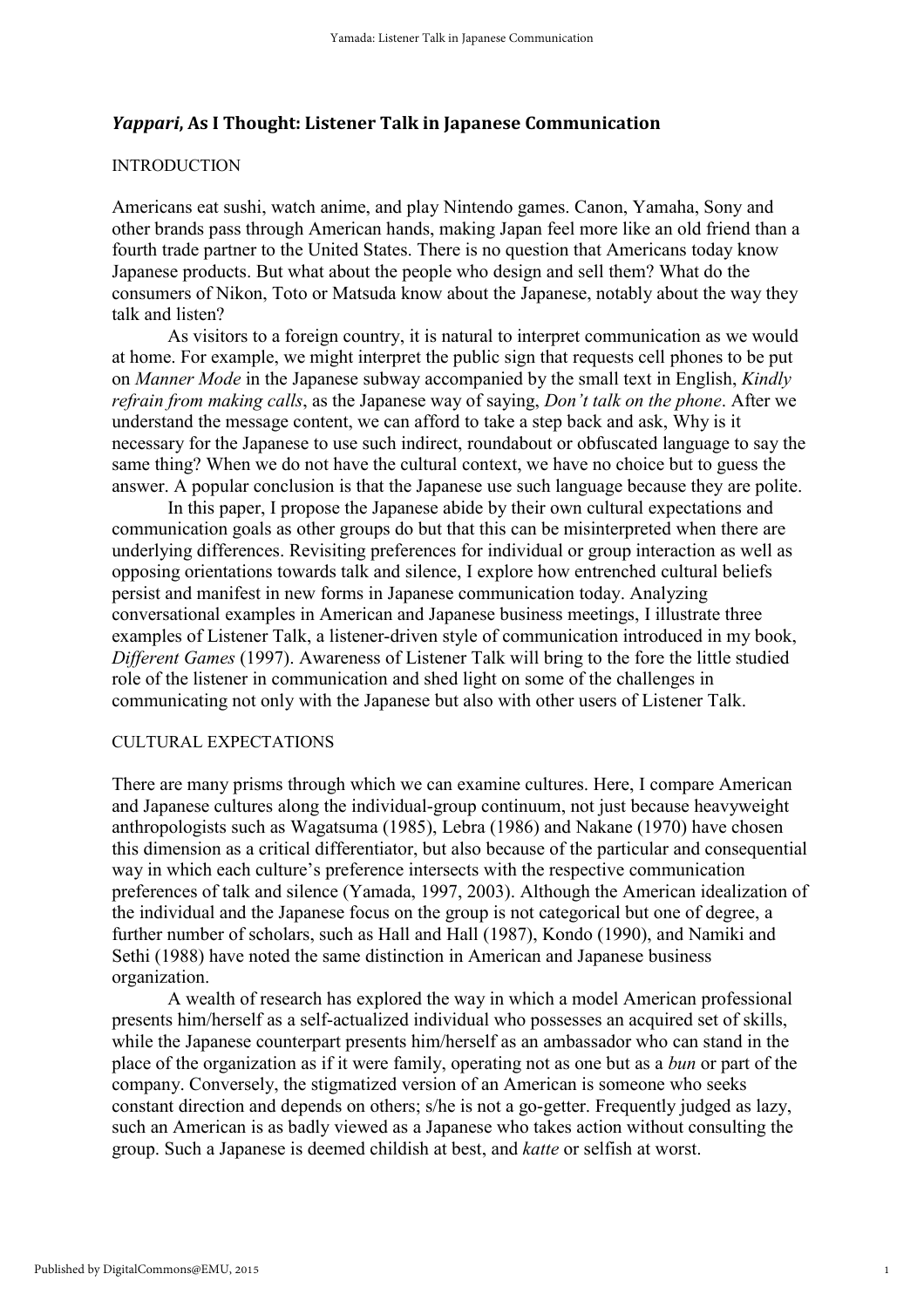The different emphases Americans and Japanese place on the individual and the group respectively become apparent in their self-presentations, particularly in introductions. Almost everyone is familiar with the caricatured Japanese business-card exchange ritual where gestures such as bowing and receiving the card with two hands seem so stylized and different that they send alarm bells as must-knows for all going to Japan. Indeed, information on the ritual has become commonplace enough today that it is entered in the back pages of many a tourist guide. However, if business-card etiquette to forego faux pas in the short-term is important, understanding the symbolic significance of an exchange is equally so in the long-term.

No doubt both American and Japanese exchange business cards to introduce themselves as representatives of a company or brand. The card itself usually reflects this, with the business logo and name appearing most visibly in the most colorful, boldest and largest print and the name of the individual introducing him/herself positioned in the middle or to the center right in black. For both groups then, the business card, like its former trade card, presents the individual and his/her business. The card symbolically answers the question: "What's your job?" or "What do you do (for a living)?"

Answered in an actual verbal introduction, an American answers: "George Hunt, management consultant at Bain," fronting his name, followed by an occupation, and adding the name of the company last. By contrast, a Japanese more typically states his/her employment in the company only: "*Togin no Yamada desu* (Yamada of the Bank of Tokyo)."

The introductions point to two communicative markers for the respective American and Japanese preferences for the individual and the group. The first has to do with how possessives are structured in English and Japanese languages, and provide linguistic support for the fronting of the individual before the company in American English, but after the company in the Japanese language. In this respect, language illustrates cultural expectations. The second marker is the American use of and the Japanese omission of his/her occupation, showing the reality that for a Japanese, what is important is the very fact of his/her representation of the company, and not the individual skills s/he possesses.

Is Japanese social behavior, and in particular, its collective orientation, changing? Although the caricatured image of camera-toting Japanese tourists moving around in large *dantai* groups has somewhat faded, the following example of the media representation and the subsequent public reaction to the January 2015 Japanese hostage crisis helps illustrate just how important group cohesion is in Japan today. As a reaction to \$200 million Prime Minister Shinzo Abe had pledged in support to countries affected by the campaign against ISIS, the extremist group retaliated, threatening to kill two Japanese hostages unless the Japanese government paid a \$200 million ransom.

The contrast between American and Japanese media interpretations was striking. American media cast the hostages as two different individuals, the first hostage, Yukawa Haruna, as arguably guilty, and the second, Goto Kenji, as a hero. Yukawa was easy to set up as the fall guy. A psychologically fragile and disenfranchised individual with right-wing tendencies, the English-speaking media told its viewers the back story of a man who had lost his wife to cancer, failed at business, and then became involved in helping foreign businesses militarily defend themselves. While Yukawa had his hands muddied in arms and went into the danger zone despite warning to stay away, Goto was a journalist who returned to Syria for a second time to rescue him. Hero more than martyr, in the eyes of the English-broadcasting media, Goto was the good guy whose life was worth saving—even at the cost of Yukawa's.

Japanese news media, however, told a completely different story. Following the teary broadcast of Goto's mother, Ishido Junko, Japanese media televised the clip in which Ishido is seen not only begging ISIS for her son's life, but also asking for the Japanese public's forgiveness on behalf of her son for having represented Japan as potentially anti-Islam, and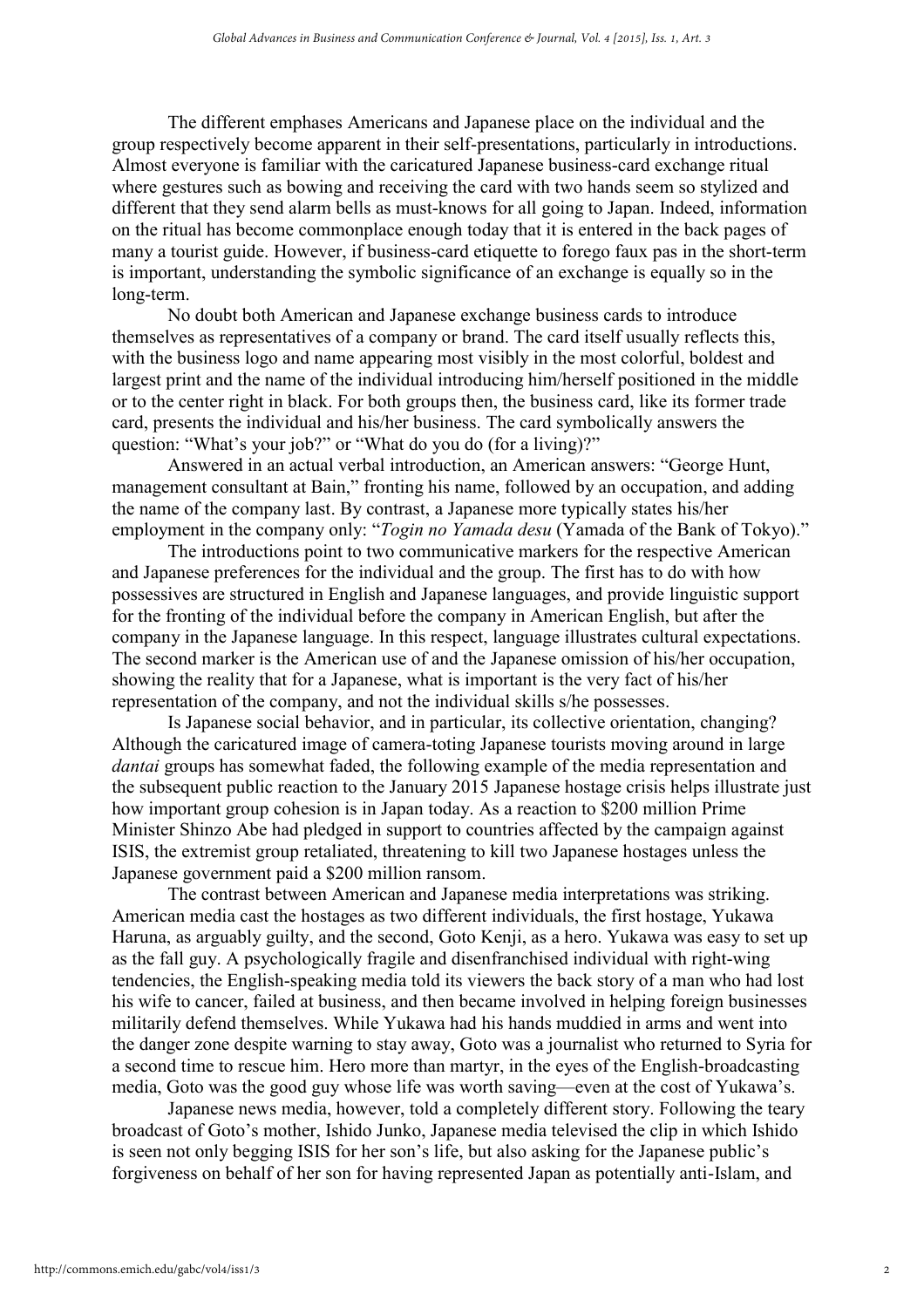thereby endangering citizen lives. In the Japanese broadcast, there is hardly a difference between the two hostages. Although Yukawa is cast as a lunatic, Goto is broadcast as the journalist who brought global media attention to the issue, and therefore perhaps guilty of committing an even more unforgiveable social evil. The line here falls between the Japanese people and the two who created the crisis. The hostages, Yukawa and Goto, stepped outside the group, and divided it.

Feeding the growing resentment towards both hostages, Japanese media quoted Goto's mother Ishido as condemning her son for leaving his own infant son to go to Syria to save Yukawa. Goto's fate was sealed. Even after both men were beheaded, Japanese social media responded with unanimous support, not for the hostages as individuals, but for the Japanese public: *Goto's and Yukawa's actions were selfish. Each put his interest above the good of the group. Now every Japanese traveller has to worry. Two men endangered us all.*

In sum, American media coverage of the ISIS Japanese hostage crisis was one where an individual focus differentiated Yukawa from Goto, making one the fall guy, and one the hero, while the Japanese media coverage condemned both Yukawa and Goto for putting the terrorist spotlight on the public group. In an individual-focused society, a single person's intentions or actions are what count, but in a collective*-*focused society, defending the group is more important. From this example and many more, it seems collective orientation is still central to understanding contemporary Japanese society.

The prevalence of the collective voice in Japan today has deep roots in its moral history. Shinto, Zen Buddhism, Taosim and Confucianism have long been synthesized to support strong collective socialization in mandatory moral education in schools. Today, moral education is taught once a week in school, taking 35 hours of a student's class time annually. In 2013, copies of the textbook, *Kokoro no Noto (Notes of the Heart)* were distributed in schools (Maruyama, 2013). The 24 keys that will "open doors to the world" are divided into four parts: 1) Oneself (5 keys), 2) Orientation to nature and the spiritual (3 keys), 3) Relations to others (6 keys), and 4) Relations to the group and to the society (10 keys) (Ministry of Education, Culture, Sport, Science and Technology, 2011).

Note that there are twice as many keys that promote group relations, with headings such as "A collective society feels good to live in," and "Make your own strength the society's strength." More interesting still is that even in the keys that appear to be lessons in actualizing the individual, the interpretation reorients the student towards the group. For example, the heading, "Take responsibility for your own action," appears with the subheading, "Your actions might have bearings on others," recalling the abolished practice of *rentai sekinin* (group responsibility) where all students were punished for the failing of one. No doubt Japanese society is evolving as much as any other. However, while the group ethic may change in its manifestation, group morality serves to unify the country.

## *AMAE*: SWEETENED GROUP RELATIONS

If group association provides an individual with a supporting brand, it also provides him/her access to a network. In Japanese terms that network is founded on the connections formed in *amae* relationships. The closest English term to *amae* (pronounced *a-ma-e*) is love. Literally meaning sweetness, *amae* has been translated from the psychologist Doi Takeo's (1971) definition as "the reciprocal feeling of nurturing concern for and dependence on another." The one who indulges him/herself in the *amae* (*amaeru* is the gerund for the indulged) is obliged by the indulger (*amayakasu* is the verb gerund for the indulger). However, neither *love* nor *indulgence* is synonymous with *amae* because *amae* occurs in professional relationships, such as between boss and subordinate as well as in personal relationships such as between parent and child. Loyalty may be a better term for *amae* in the business context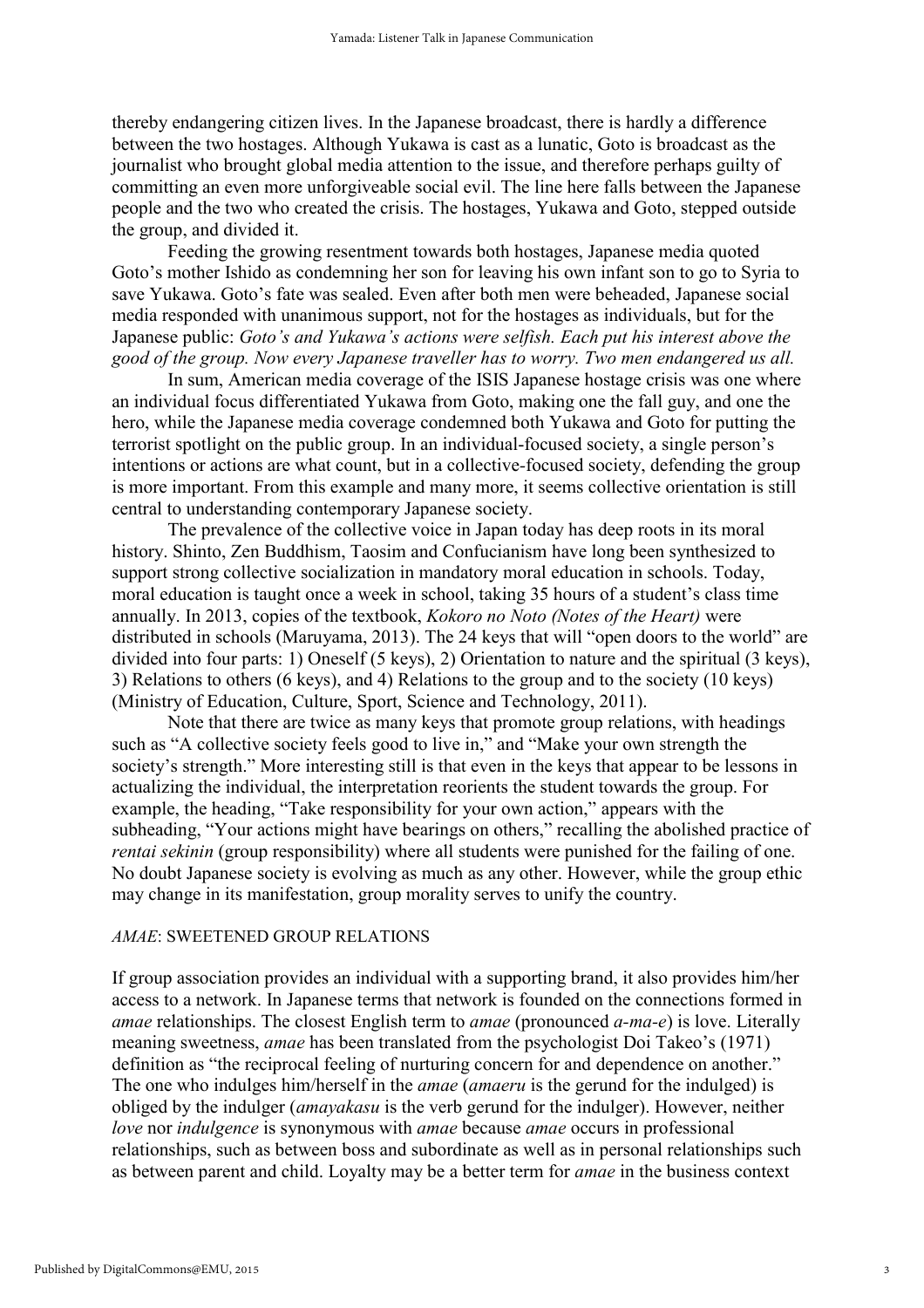except that *amae* symbolizes mutual co-dependency and contains within it a strong element of affective attachment. Perhaps Queen Mary University of London researcher Tiffany Watt Smith (2015) captures the feeling best when she refers to *amae* as the combination of vulnerability and belonging.

In modern-day practice, *amae* often goes a considerable distance beyond the acceptable boundary of company loyalty for many Americans, delving into the personal and emotional lives of organizational members. A common example of *amae* is an employee who asks the company owner to play go-between in a marriage and preside over the employee's wedding much like the father-of-the-bride does in an American one. Another example of *amae* obligation and co-dependence is a manager who counts on a junior employee to take him home after becoming inebriated at a company event. Overuse of *amae* can be stifling for a Japanese employee, too. As *amae* yields power, it can also be abused.

The influence of Japanese group identity shows up everywhere in today's professional life, sometimes to the chagrin of employees. A bicultural Japanese woman in the legal sector found company obligations in the form of *girichoko* (literally, obligation chocolates) difficult to accept. *Girichoko* is a lost-in-translation Japanese manifestation of the western Valentine's day when female employees give chocolates to male superiors and counterparts with whom they have no romantic affection. This obligation is then returned from male to female workers on White Day, March 14. *Girichoko* is a public display behavior that contrasts with the giving of *honmeichoko* (real chocolates) to the person for whom one has true romantic interests.

As Hino (2014) describes in his article, *Shain wa kazoku desu (Employees are Family*), the relationships in Japanese companies mirror familial ones. Indeed, the parentchild paradigm reflected in traditional Japanese business still persists in Japanese corporate thinking and vocabulary. Following the Second World War, the conglomerate familycontrolled company structures called *zaibatsu* were partially dissolved but regrouped again as associated *keiretsu* structures that supported protectionist cross-shareholding. It is widely viewed that the move from *zaibatsu* to *keiretsu* was one that force-changed vertical relationships to horizontal ones; however, the old *oyagaisha-kogaisha* relationships that literally translates as parent-company-child-company relationships still persist even if it looks more like its western counterparts' main office *honsha* and subsidiaries *kogaisha* (literally, child company). Revealing is the actual word, *keiretsu.* Typically translated as "a system of enterprises," the *kanji* for *keiretsu*, 系列 contains the word, 列 *retsu* or *column,* and not *gyo*  for *row*, thus exposing the old parent-child arrangement of companies.

## INSIDE AND OUTSIDE FACES

If a company brings to its members the advantage of inclusion, it also serves to exclude outsiders. Nowhere is this truer than in Japan, where, *uchi-soto-kankei*, or insider-outsider relationship is formalized by several symbolic names for inside and outside faces. Joining a group means you become the face of the group, be it family, company, or school: *kaisha/gakkoo no kao ni naru* (become the face of the company/school).

If *uchi* (inside) and *soto* (outside) define behavior from a group-relations point of view, *ura* (back) and *omote* (front) do so from an individual's point of view, as do *honne* (true feelings) and *tatemae* (public display) for feelings. Here again the insider faces of *uchi, ura, honne* (inside, back, true feelings) occur in both personal and professional worlds as do the opposing outsider faces of *soto, omote, tatemae* (outside, front, public display). By contrast, because *amae* occurs in inner *uchi* circles and less so in *soto* outsider relations it is likely first-timers will only see public display faces, and possibly for a long time. Japanese employees are often told in training that this distinction does not exist in what the Japanese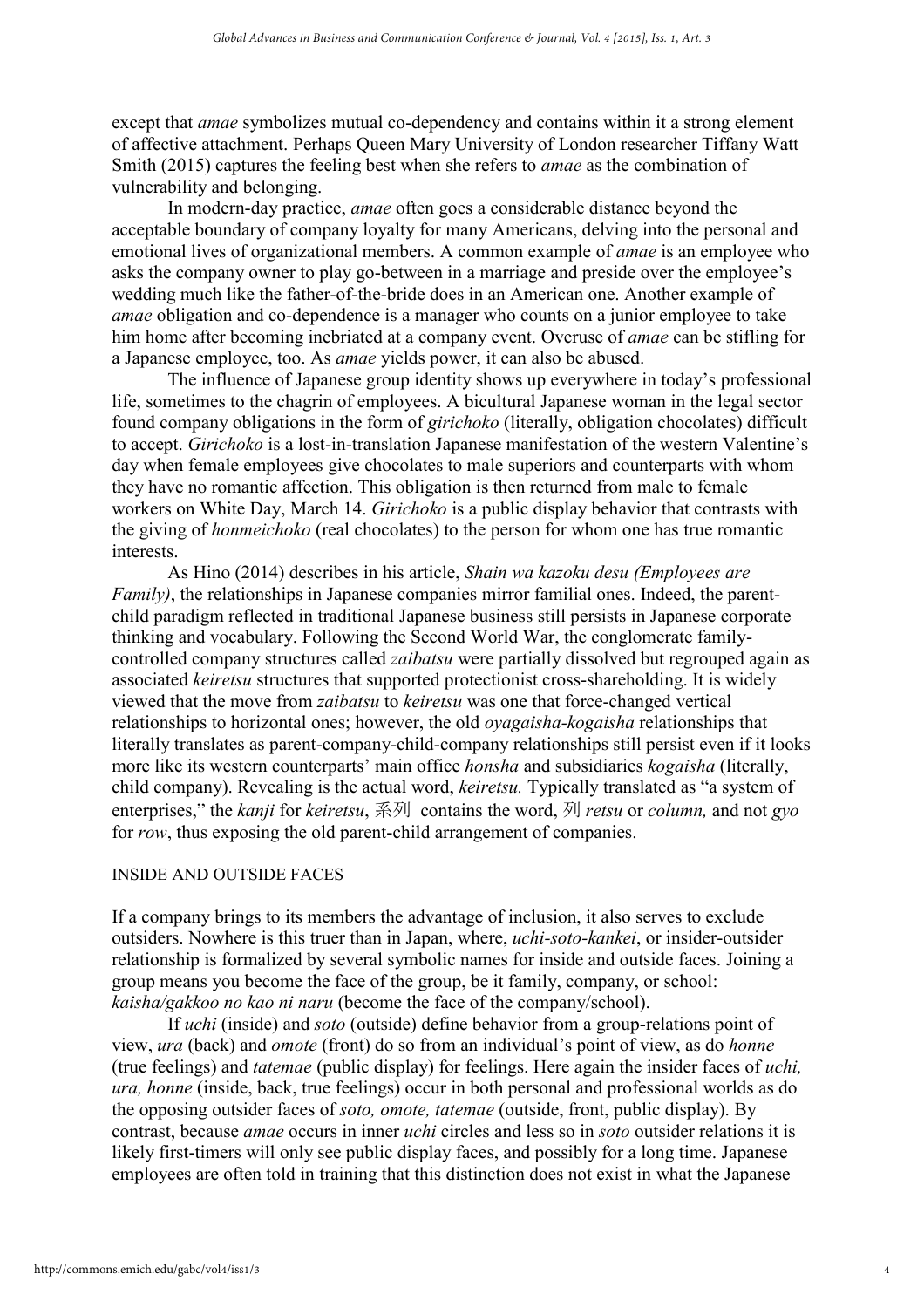call the *Obei* countries which typically include North America and Europe and sometimes Australia and New Zealand.

If *girichoko* is a misinterpretation of Valentine's day, it conforms to the formalized rituals of Japanese gift-giving. While it makes sense to the Japanese, it can be confusing for Americans because the lines of *uchi-soto* social interaction are drawn so differently. Highly formalized aspects of the Japanese *tatemae* public face exhibited in rituals like gift-giving are often misunderstood. Moreover, *soto* relationships are not synonymous with Western professional relationships, and it is easy to generalize from the initial formal *soto* meetings that future meetings will also be as scripted and stilted. Equally, when the break does come and outsiders become insiders, the meeting may proceed in the unfamiliar go-with-the-flow style Blaker, Giarra and Vogel (2002) describe as frustrating. In-group Japanese business negotiation can be as challenging as display-only out-group negotiations.

 In short, the Japanese interactional expectation is one that is typically defined by group loyalty, held together in *amae* community, and communicated divergently depending on whether interlocutors are seen as in- or out-group.

## COMMUNICATIVE CONTEXT: TALK, SILENCE, THE SAID AND THE UNSAID

If insider-outsider group relations and *amae* interdependence provide the pillars for Japanese interaction, communicative context is the glue. Context is a communication metric evoked by the late anthropologist, Edward T. Hall (1977) and gauges a group's inclination to rely on shared knowledge to communicate. In general, the more shared context there is the less need there is for overt content production like talk. Hall's framework describes how high-context communicators like Americans typically use more explicit and direct content than do low-context communicators like the Japanese who tend to bank on shared assumptions.

Inspiring a generation of televised talk shows and Ted Talk speakers, the glamorized use of talk is not just a medium to resolve or work things out, but a courageous act of selfpresentation. In her book, *Quiet*, Susan Cain (2012) supports "introverts in a world that can't stop talking," and represents a voice for the quiet in a world where the charismatic leader is seen as someone who is, quite literally, outspoken.

For speak up or speak out, if the opportunity to speak presents itself and a speaker continues to choose to be a listener, the evaluation of that choice is often negative. In American classrooms, a silent student is not paying attention, not trying hard enough, and defiant. In business meetings, a silent professional is underperforming, lacks drive and leadership, or could even be hiding something. At best, a silent person is judged as passive; at worst, s/he is seen as suspicious.

The hit song, *Silence is Golden* may challenge the idea that English-speakers tend to judge silence negatively. However, read the lyrics and it soon becomes evident that the silence in the song is about masking a lie. The song, like the expression, *hush money*, alludes to the belief that speaking is the truth, and silence is dishonest. Silence is, then, not golden at all—talk is.

Language learners often say the Japanese language is the opposite of English. Japanese write up and down, open a book with the spine to the right, and read right to left. It might then come as no surprise that Americans and Japanese harbor opposing views to talk and silence. Instead of "The squeaky wheel gets the grease," in Japan, a bird that sings gets shot: "*Tori mo nakaneba utaremaji*." Rather than a voice that needs to be heard, crying out when there is no need to talk is overkill. Furthermore, talking singles out an individual and is frequently judged as blabbing or even bragging. The bilingual NHK presenter Sumire said that when she speaks English she is often told she talks too much and sounds conceited.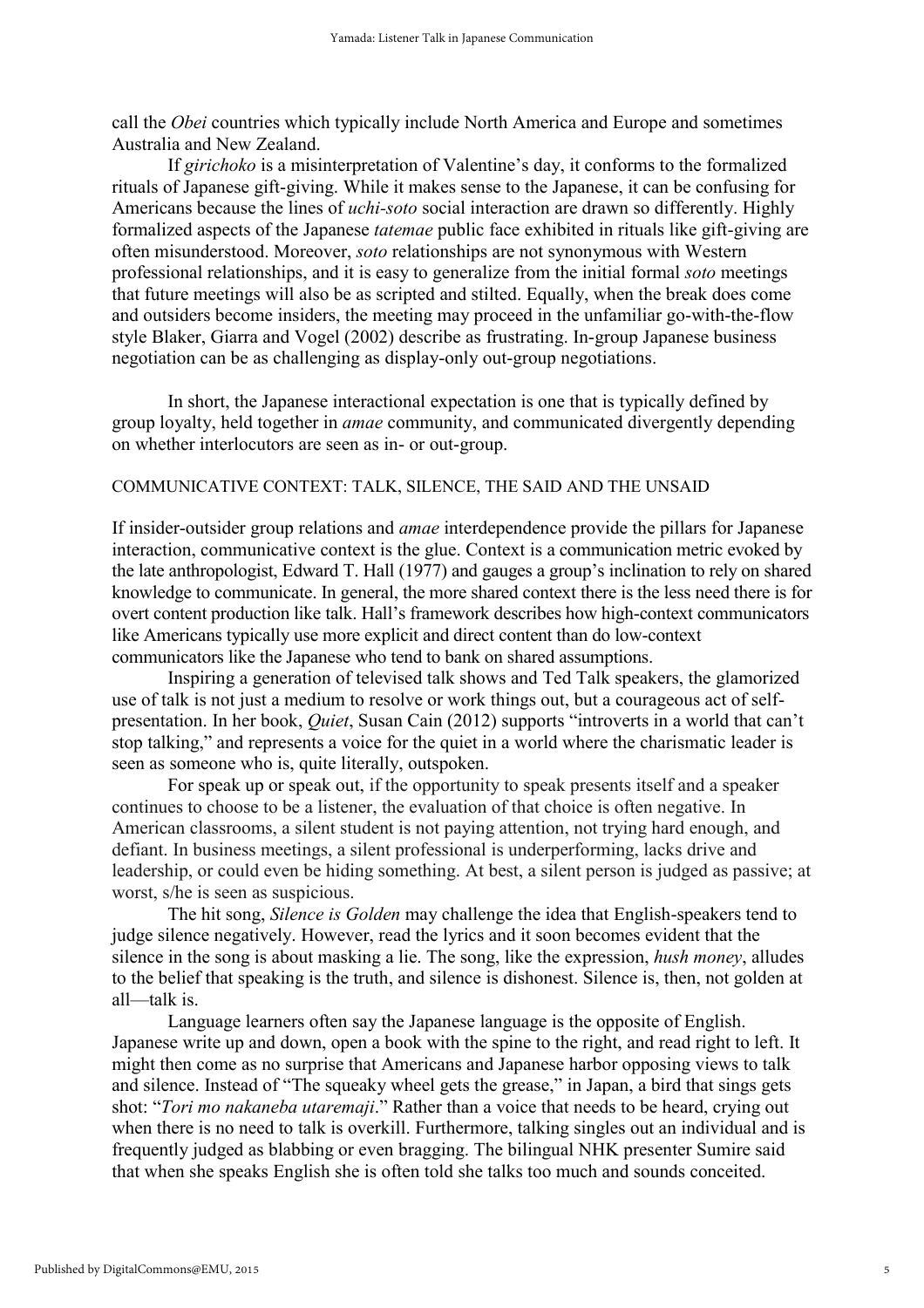"*Bigen shin narazu.*" Beautiful speech lacks sincerity while halting speech, considered naïve at worst, is more likely to be judged as honest. This is why initial contact business meetings in Japan that use only a formalized template consider the actual content of talk redundant. *Uchi* insider meetings that begin with trivia and small talk, or what Graham and Sano (1984) call nontask sounding, bring on great frustration to old hands; Japanese business is often borne and developed in a context where less intense, *tsumaranai* boring talk is allowed, and a rapid discussion-based outcome is unlikely.

In part because silence unites, the Japanese promote the romanticized view of silent communication called *haragei* or belly art where idealized *ishin denshin* or heart-to-heart transmission is possible. Like a silent tête-à-tête, the silent communication advocates *a-unno-kokyuu*, or *a-un breathing*, a kind of scripted turn-taking where one communicator inhales the first sound of a Buddhist incantation, "*a*," and another knows to exhale the last sound, "*un*" (KotoBank, 2015). In such an ancient view, words are seen as manmade and therefore trivial; silent communication unites.

However, although the ideal of silence binds the group, in today's world it is impractical. Most interactions require talk, and the conflict wherein talk must be used despite the silent ideal is where Listener Talk comes into play. In the following, I discuss the precursor to Listener Talk, which is the important skill of listener interpretation called *sasshi* guesswork.

## LISTENER SASSHI AND LISTENER TALK

Children learn the skills of how to listen and to guess feelings from an early age. As they copy adults who teach them how to *sasshi* listen and stand in other people's shoes, they interpret out loud by calling themselves in the other person's name. This talking out loud is a kind of baby Listener Talk. The following is an example of a conversation between a mother and her two-and-a-half year old son, Kei, in which the mother talks to Kei from his point of view and encourages him to talk back from the mother's point of view.

| Mother: | Soo ka. Kei-chan no omeme onaka ga suiteru tte itterune. |
|---------|----------------------------------------------------------|
|         | OK. So Kei's eyes are saying, (I'm) hungry.              |

Kei: *N. Okaasan isogashii*. Yes. Mom is busy.

In this baby Listener Talk, Kei's mother uses *sasshi* guesswork and vocalizes her interpretation. By saying, "OK. So Kei's eyes are saying, (I'm) hungry," Kei's mother elicits a response from him. Kei obliges, copying her use of seeing things from the other point of view, and communicating that he knows she hasn't gotten around to preparing him a meal because she has been busy. Moreover, Kei will most likely be able to infer that his mother will make the meal now, and when the meal arrives, he will be rewarded not just with a meal but for having guessed correctly about why his mother had been delayed in making it.

This predictive-style of listener-driven communication I call Listener Talk not only continues to be in use but seems to be gaining momentum with the 2007 hit street expression that is widely used today called KY. KY is the *romaji* acronym for *Kuuki Yomenai, or can't read the air* (Kitahara, 2008). According to my young informant, a KY is someone who "cannot feel out the situation," or, "can't get with the program." In short, a KY is a communicator who has poor competence skills in *sasshi* guesswork and Listener Talk, someone who does not infer well and cannot sense the situation. Conversely, a skillful user of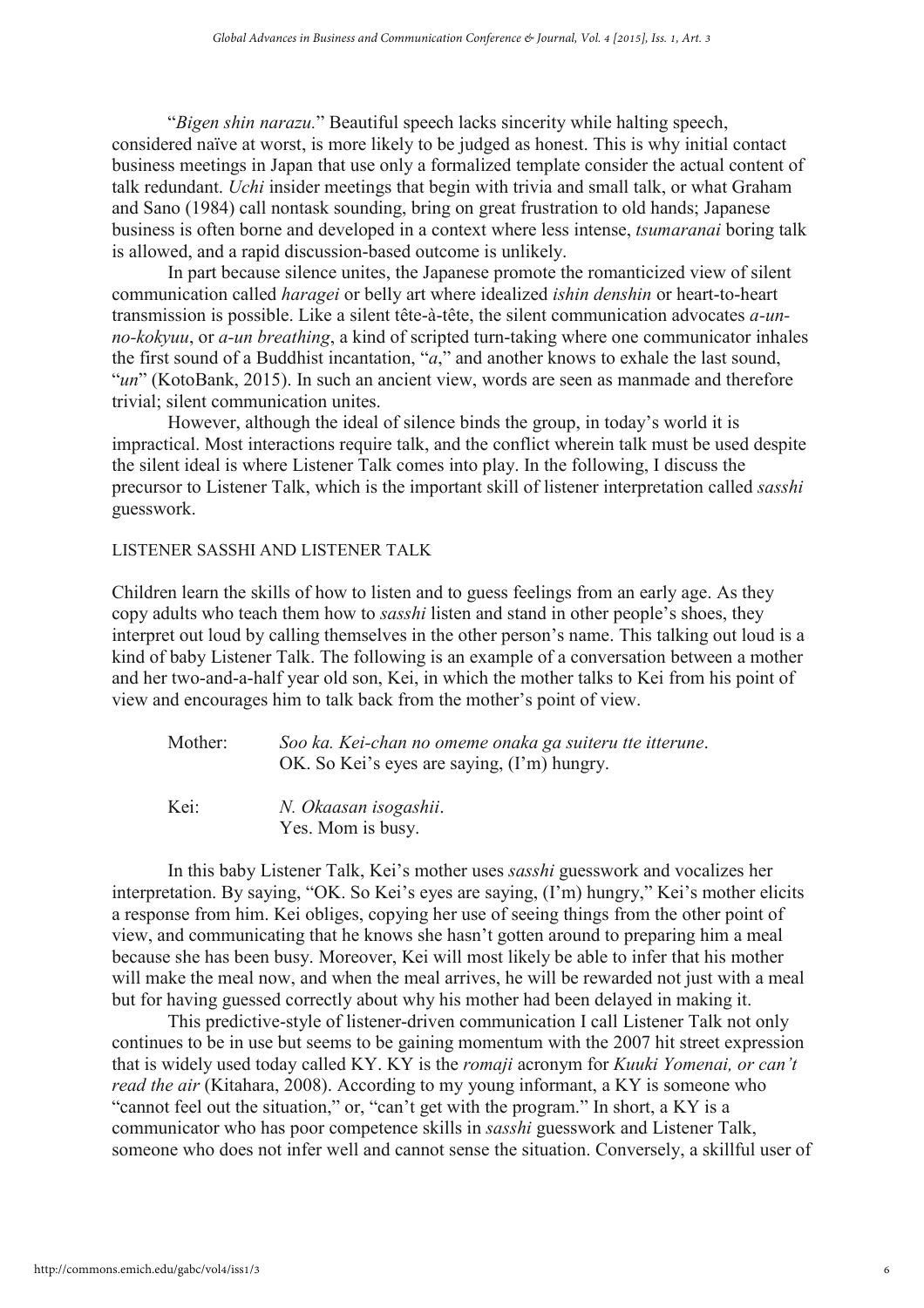Listener Talk is someone who can stay slightly ahead of the conversation using predictiveconversation monitoring.

## LISTENER TALK EXAMPLES

The examples of Japanese Listener Talk in this paper are excerpts taken from 6 bank managers' meetings: 2 intracultural American, 2 intracultural Japanese, and 2 cross-cultural American-Japanese (Yamada, 1992, 1997). Three managers are in each of the intracultural managers' meetings and two in the cross-cultural meeting. I chose to use actual weekly meetings to try and circumvent observer paradox (Labov, 1972), the dilemma an observer faces that s/he can influence the behavior of participants by his/her being there. Instead, I asked the meeting participants to audio-record their own live meetings as they would normally occur.

I used the sociologist, Douglas Maynard's (2005) method of synthesizing ethnography and conversation analysis to play up the strengths of anthropological, sociological and linguistic traditions. Transcribing the conversations, I followed up my micro- discourse analyses with post-meeting interviews with the participants (Gumperz, 1982; Tannen, 1984). More recently, I added new observations from a social media forum to provide depth to the revisited findings and suggest avenues for further research.

In *American and Japanese Business Discourse* (1992), I first observed that a representative style of conversation in the internal American meetings was one in which the managers took the lead in conversations, presented their deals, and talked most with the greatest number of turns and with the longest monologues for their own deals. In the in-group Japanese meetings on the other hand, the middle managers pitched talk to the listeners, and distributed talk time with an even number of turns, managing topics with ample silences. When a controversial topic did come up, the manager who opened the discussion provided plenty of negation to distance himself from the emerging contest of talk.

I called the speaker-generated talk, Speaker Talk, and the listener-driven one, Listener Talk. Speaker Talk, elsewhere referred to as The Direct Plan Approach (Victor, 1992), is the predominant style of communication that has been researched. Conversational analysis and ethnomethodological studies on turn-taking (Sacks, Schegloff and Jefferson, 1974) spawned a number of studies including Fujio's (2014, 2015) research on turn-taking in English crosscultural communication and Japanese intracultural communication that found that language proficiency and seniority were respectively the most important determiners in the number of turns a communicator took. Speakers who are or were seen as more competent spoke more.

In the intracultural American and Japanese meetings I compared (Yamada 1997), I found that while the American account managers took the most number of turns in the topics each officer verbally opened and closed, the Japanese middle managers distributed the turns more or less equally regardless of who began and ended a topic. None of the Japanese officers of equal rank were seen as individually owning a topic as did the American managers in the American intracultural meeting.

In the following section, I discuss three Listener Talk strategies: 1) mutual silence to shift to new topics; 2) negation and ways of saying, "No" without actually using the word *iie*; and 3) interpreted delivery of a speaker's phrase. Each Listener Talk strategy serves both the communicative goal of prioritizing the listeners, as well as the interactional expectation of *amae* interdependence.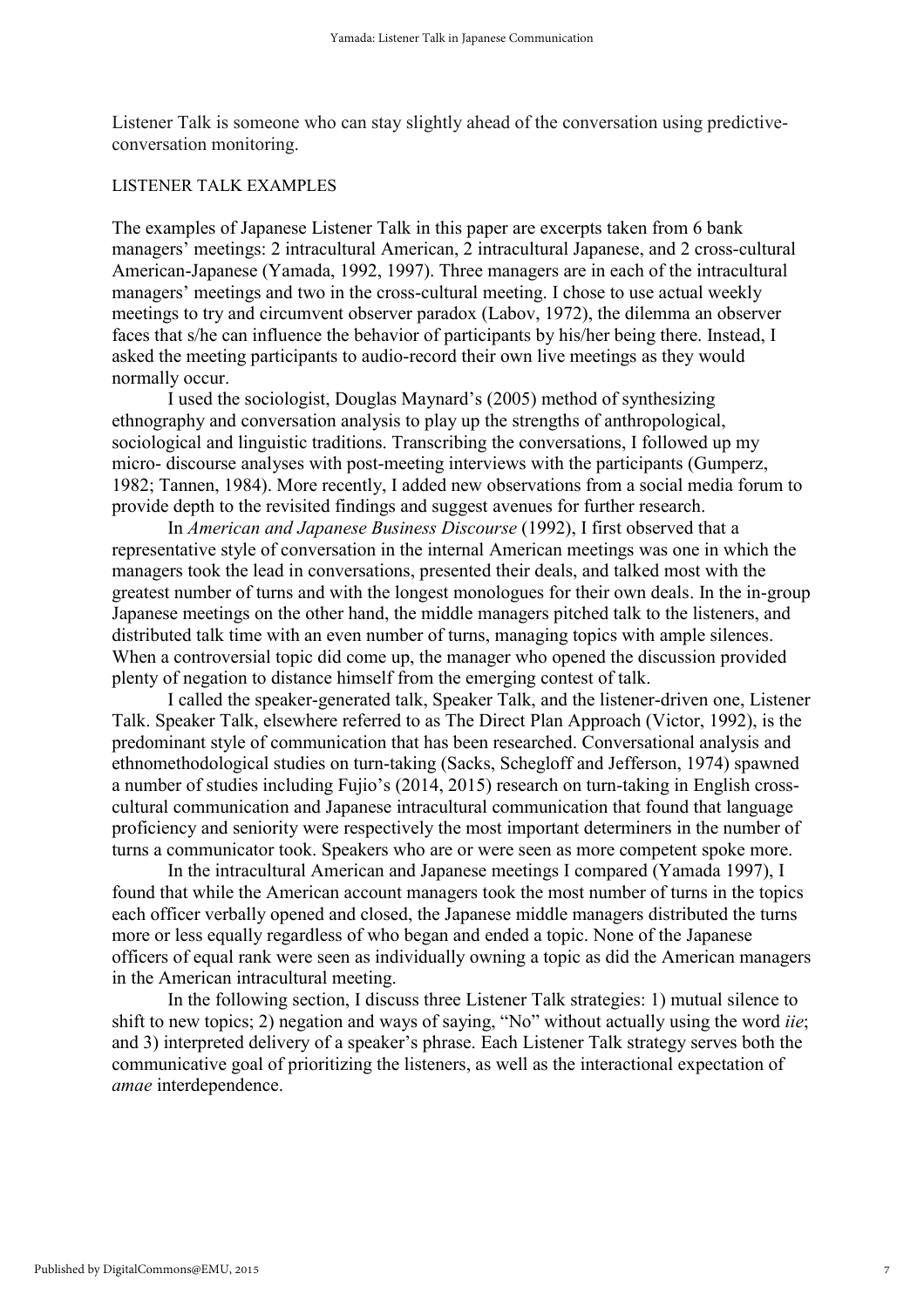## SILENT SHIFTER

In the intracultural American meeting, each bank manager, Craig, Karen, and Lynn (pseudonyms) closed his/her own topic just as s/he brought up his/her own topic. Excerpt 1 shows an example of each manager's verbal closure.

Excerpt 1: Verbal Closure for each manager in the intracultural American bank meeting

Craig **That's all** I have.

Karen Anyway, I don't know, ah, **that's all** I've got.

Lynn Yeah, uh, so that—**that's it**. It's closed on our books for right now.

While Craig, Lynn and Karen in Excerpt 1 all used the phrase "that's all" or "that's it" to verbally close out their rounds, the Japanese bank managers used silence to shift topics in the internal section heads' meeting.

The silence before the shift serves Listener Talk in two ways. First, silence is shared by speakers and listeners and therefore answers the cultural expectation of the group in addition to the communication goal of silence. Second, silence before a topic shift distances talk ownership and the previously individualized talk, and the longer the silence, the more it moves away from the individual and the closer it approaches the group.

Silences longer than 1.5 seconds (as opposed to short pauses of 1-1.5 seconds) occurred 103 times in the intracultural Japanese meeting in comparison to 20 in the American, amounting to a total of 107.45 seconds of Japanese silences as opposed to 41.2 seconds of American. This translates to 5.15 seconds of silence a minute in the Japanese and .74 American. The longest silence in the Japanese meeting was 8.2 seconds, nearly twice as long as the American 4.6 seconds. To shift topics, the Japanese bank managers used an average silence of 6.5 seconds as compared to 1.7 in the American. Silence therefore occurred more frequently in the Japanese meeting than in the American, and Japanese bank managers used silence more than their American counterparts to shift topics.

Excerpt 2 illustrates how Ikeda, Shimizu and Tanaka allow a silence of 8.2 seconds to expand between the preamble and the first topic of discussion about an upcoming regional meeting. All Japanese examples were originally recorded and transcribed in Japanese but are presented here in English. As with the participants in the American meetings, the names of the Japanese meeting participants are pseudonyms.

Excerpt 2: Silent Shifter in Japanese Section Heads' Meeting

| Ikeda:   | Because in Japan it's a week at the most.                                    |
|----------|------------------------------------------------------------------------------|
| Shimizu: | Mhm, it's a week.                                                            |
|          | [8.2 second pause]                                                           |
| Tanaka:  | This talk is completely different but next time there is again going to be a |
|          | regional meeting around August.                                              |

In localization business briefings where I simulate this dialogue, American clients often express how 8.2 seconds feels unbearably long. Said one: "I'd fill up the silence with talk." A common action taken by those less tolerant of silence, a communicative event does not have to be cross-cultural for a person to feel like s/he has to fill up space with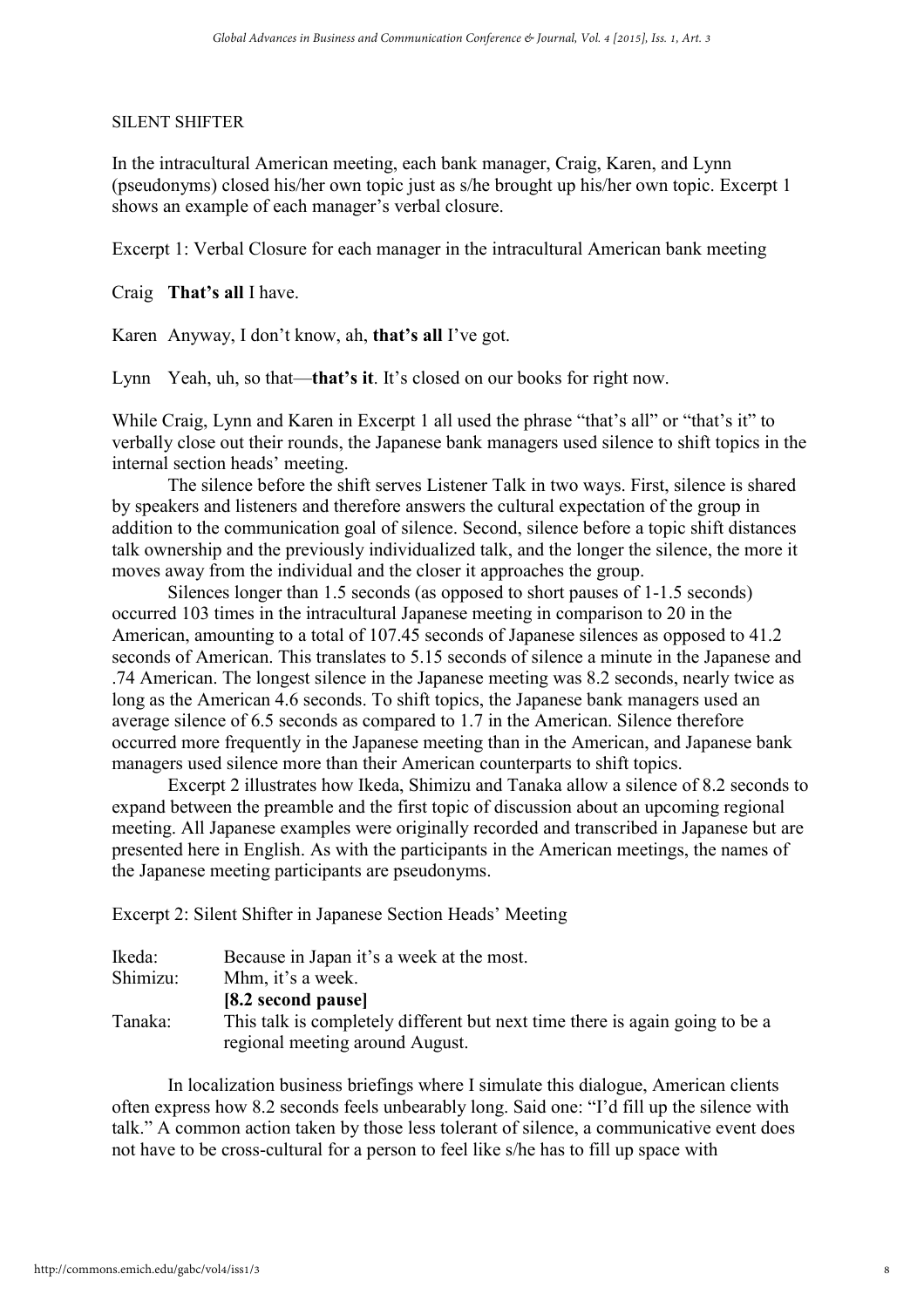conversation if silence is seen as inaction—a waste of time when things could be moved along.

In cross-cultural interaction with the Japanese, the interjection of talk at the end of a topic will likely signal there is more to talk about. If the topic is otherwise exhausted, and a communicator insists on filling silences with talk, the meeting risks continuing endlessly. Worse still is the situation wherein the silence-averse English speaker speaks more than a Japanese communicator, whom Fujio (2014) showed took fewer turns in a cross-cultural event in English. The outcome might be one in which the native English speaker dominates, leaving the nonnative Japanese communicator to feel like s/he could not get in a word edgewise.

For English-speaking cross-cultural communicators navigating topics in Japanese conversation, metatalk about what is going on when silence reaches bursting point is a great way to manage the cultural difference. Like salespeople who frequently use this strategy of Listener Talk to check whether their purchase plans are clear, "*Ii desuka?*" or "*Daijoobudesuka?*" (Is it OK?), many experienced communicators meta-talk to topic shift when talking to out-group members such as clients as a way of asking: "Shall we move on?" "Does anyone have anything to add?"

## SAYING NO TO NO AND NEGATION

The Japanese are often caricatured as overly polite—a people who never say, "No." Indeed, the casual form of no, *unun,* spoken with a rising intonation is the opposite of the casual "Yes," *un*, spoken with a descending accent, which can make it sound as if two "Yes"s equal a "No." *Omoiyari* empathy or *wa* harmony are other common reasons cited for why the Japanese shy away from "No." This visitor misinterpretation that Japanese are not only nice people but also more so than the average person from another country is further confused by the Japanese since as in-group members they have demonstrated examples of actual empathy in in-group interactions where members play by and enjoy the same communicative rules which may not happen when they interact cross-culturally.

A simpler reason why Japanese do not actually say the word, "No" may be one of communicative motivation: *iie* and *uun* break the communicative goal of listener focus. "No" distinguishes the individual speaker and allows him/herself to speak out. With "No," a speaker can beg to differ and disagree with a previous speaker, and demarcate his/her own view apart from a previous speaker and/or other listeners.

By contrast, "Yes" plays by the communicative rules of Listener Talk by connecting with the listeners. In part because of this, Japanese listeners provide ample *aizuchi* backchannel listener feedback when following a conversation, frequently vocalizing *un* (uhuh) to show they are listening (S. Maynard, 1986). Japanese back-channel cues are the source of many a misunderstanding in cross-cultural communication where a head nod and "uhuh" are misinterpreted as agreement rather than mere listening signals that say, "I'm following what you are saying."

However, if a direct "No" is rule-breaking in most Japanese group encounters, there are still many ways of turning down a proposition, for example, *sore wa chotto* (that's a little) means, "No," and it can be made stronger by adding the qualifier, *muzukashii* (difficult). Excerpt 3 is a nonexhaustive list of some other ways of saying, "No" in Japanese. In Excerpt 4, the manager, Yamashita uses numbers 2, 7, and 9 to cue that he is saying, "No."

Excerpt 3: A Few Ways to say "No" in Japanese

1. *Sore wa chotto [muzukashii ka mo shiremasen]* (it) might be a little difficult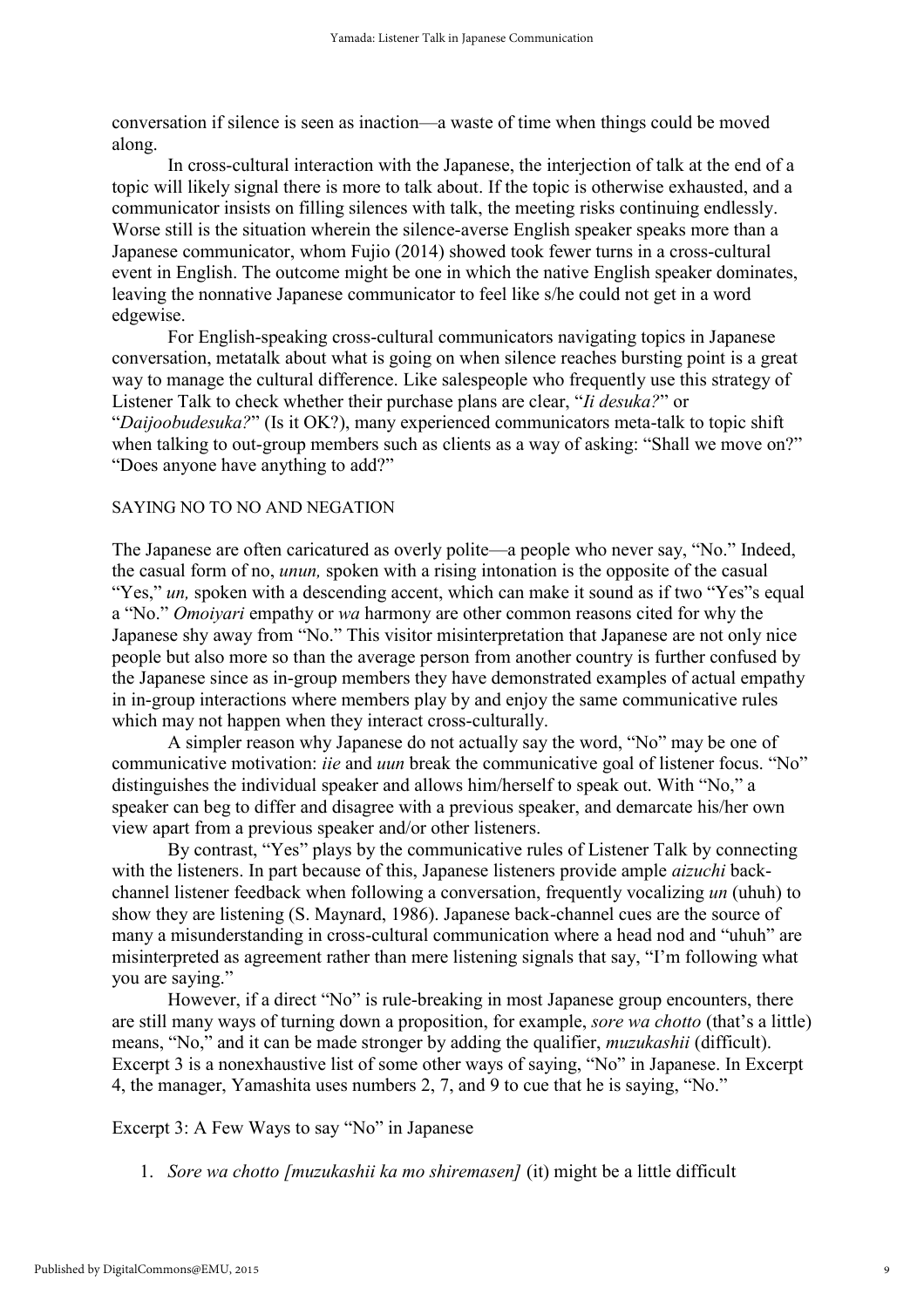- 2. *Nnn* Hmm often accompanied by chin drawn in and nodding
- 3. *Kento sasete itadakimasu* (we) will study (it)
- 4. *Kangaete mimasho* Let (us) think about (it)
- 5. *\*Zensho/Doryoku itashimasu* (I) will try my best
- 6. *Maemuki ni kangaesaseteitadakimasu* (we) will try to think about (it) positively
- 7. Conditionals
- 8. Stretch Talk
- 9. Intake of breath between the teeth
- 10. Lowered or Closed eyes

Translated, Excerpt 4 begins following Fukuda's suggestion to bring on an American broker to collaborate on their project. Yamashita shows his disagreement by sending three common negation cues of (9) sucking in air, (7) conditionals, and a very vocal (2) *Nnn.* Until the moment of Fukuda's challenge to Yamashita's disagreement when he asks, "Why?" everyone is playing by the rules of Listener Talk.

Yamashita, Fukuda, and Kanda have worked together in the San Francisco office for two years and have known each other for all of their careers. They have also participated in cross-cultural development training sessions and are therefore not only aware of communicative style differences between Americans and Japanese, but also of the possibility that the meeting will likely be used for study. The ensuing comedy of negation provoked by Fukuda is about how Yamashita finds it difficult to disagree even when Fukuda goes outside Listener Talk and directly challenges him using a style Victor (1992) calls the *Direct Plan*.

Excerpt 4: Going Against the Grain

|            | [5 seconds]                                                                          |
|------------|--------------------------------------------------------------------------------------|
| Yamashita: | [Sucks in air]                                                                       |
|            | $Nnn.$ (Hmm.)                                                                        |
| Fukuda:    | Why?                                                                                 |
| Yamashita: | Well, uhhm, I would not say I wouldn't say that it's not that you know, it's         |
|            | definitely out of the question. So in other words, I want to say that it is not that |
|            | it wouldn't happen. I couldn't say that [laugh]                                      |
| Fukuda:    | What's that? You yourself [3 seconds] are even laughing (at your own                 |
|            | torturous sentences).                                                                |
| Kanda:     | [laughing] No way. What [2 seconds] That's a big minus for you, Yamashita-           |
|            | san. It would be really bad if you did something like that (in a meeting with        |
|            | Americans). [laugh]                                                                  |

In tears from laughing by this time, the other members of the group, Fukuda and Kanda, tease Yamashita for his reluctance to disagree, laughing not only because they can imagine the trouble he would get himself into in doing so in a meeting with American counterparts, but also because of Yamashita's abuse of the Japanese language where he grammatically deploys six negatives in two sentences to appear as if he is not disagreeing. There is no doubt that Yamashita's flamboyant use of multiple negations is in part engineered by Japanese grammar that places the verb at the end of a sentence and negation at the end of the verb. Unlike English, a Japanese speaker's position to an argument can be stalled and back-loaded at the end of his/her turn, thus endorsing the mechanisms of Listener Talk so that speakers can do and undo agreements and disagreements at the end. However, he can also do so because of the three executives' assumptions about their own style of talk, and their knowledge that it is different from that deployed in the Direct Plan.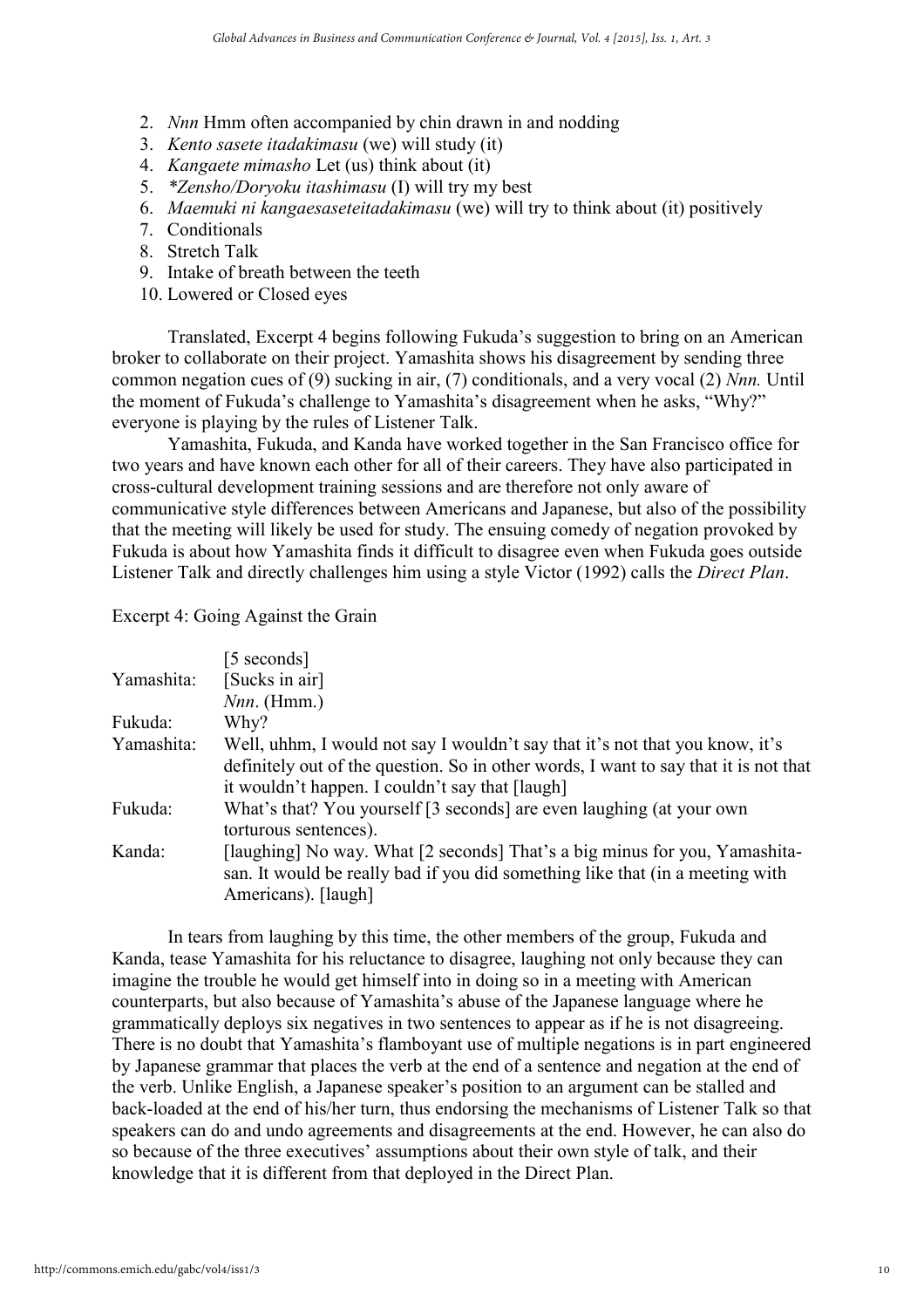Misunderstandings of a Japanese "No" taken for a "Yes" are numerous. Among the notorious is former President Nixon's interpretation of then Prime Minister Sato's comment, "*Zensho itashimasu*," (Excerpt 3, Number 5), which when translated as "I will do my best" for the import of textiles was understood as a "Yes" when Sato had actually meant "No." Taking the promised effort as a positive affirmation, neither Nixon nor his translator apparently knew to look for cues beyond words.

In sum, the Japanese "No" is not a definite point in affirmation or negation, but more of a progression. In English translation Listener Talk "No" is a "not really," a "leaning towards a No," a dot, dot, dot, or a "90% No." For cross-cultural communicators, active listening that includes nonverbal listening will go a long way into interpreting negation in Japanese communication.

## INTERPRETED DELIVERY

Interpreted delivery is a listener-driven communication style encouraged in medical counseling (Maynard, 1991). Commonly referred to as "good bedside manners," today, it is part of a physician's ability to diagnose illness and deliver difficult news. While the physician is most likely the person who will give the prognosis, there are times in which a patient's family or carer will have to do so. With vested interest, s/he is likely to try and deliver the news by paying attention to how it will be received by the patient him/herself.

Although this level of empathy may seem foreign in the adversarial world of business, there are countless instances in which intermediaries are called upon to sound out clients and collaborators on behalf of more senior professional members. Excerpt 5 is the beginning of such an instance in which a Japanese middle manager, Kamiya, and an American consultant, Brian, are actively clarifying their mutual understanding in a cross-cultural meeting. Prior to the excerpt, Brian has proposed the idea of giving cash incentives to executives who increase the bank's profitability. Brian uses the Direct Plan and asks if Kamiya understands point blank. Kamiya then answers, expressing his interpretation.

Excerpt 5: Interpretation

Brian: You understand what I mean? Kamiya: You're saying that we should ignore this year in our calculation.

In a post-meeting conversation, Brian told me it was important that Kamiya understand his proposal because "Kamiya is the guy who can push it [the proposal] through." For Kamiya too, it was important he fully comprehend what Brian meant because he was the one who had to deliver the proposal to senior management and would not want to appear misinformed.

In continuing the conversation in Excerpt 6, Brian corrects Kamiya's interpretation with a direct disagreement that becomes catalytic in Kamiya's reinterpretive pitch for senior management.

Excerpt 6: Reinterpretation

| Brian:  | That's not what I meant here.                                                      |
|---------|------------------------------------------------------------------------------------|
| Kamiya: | I see.                                                                             |
| Brian:  | That's one reason why I wanted to talk.                                            |
| Kamiya: | So you have this five-year period, to build from a $5.5$ to $14$ . And then you're |
|         | saying, from achieving from $5.5$ —even though $14$ is just an average, because    |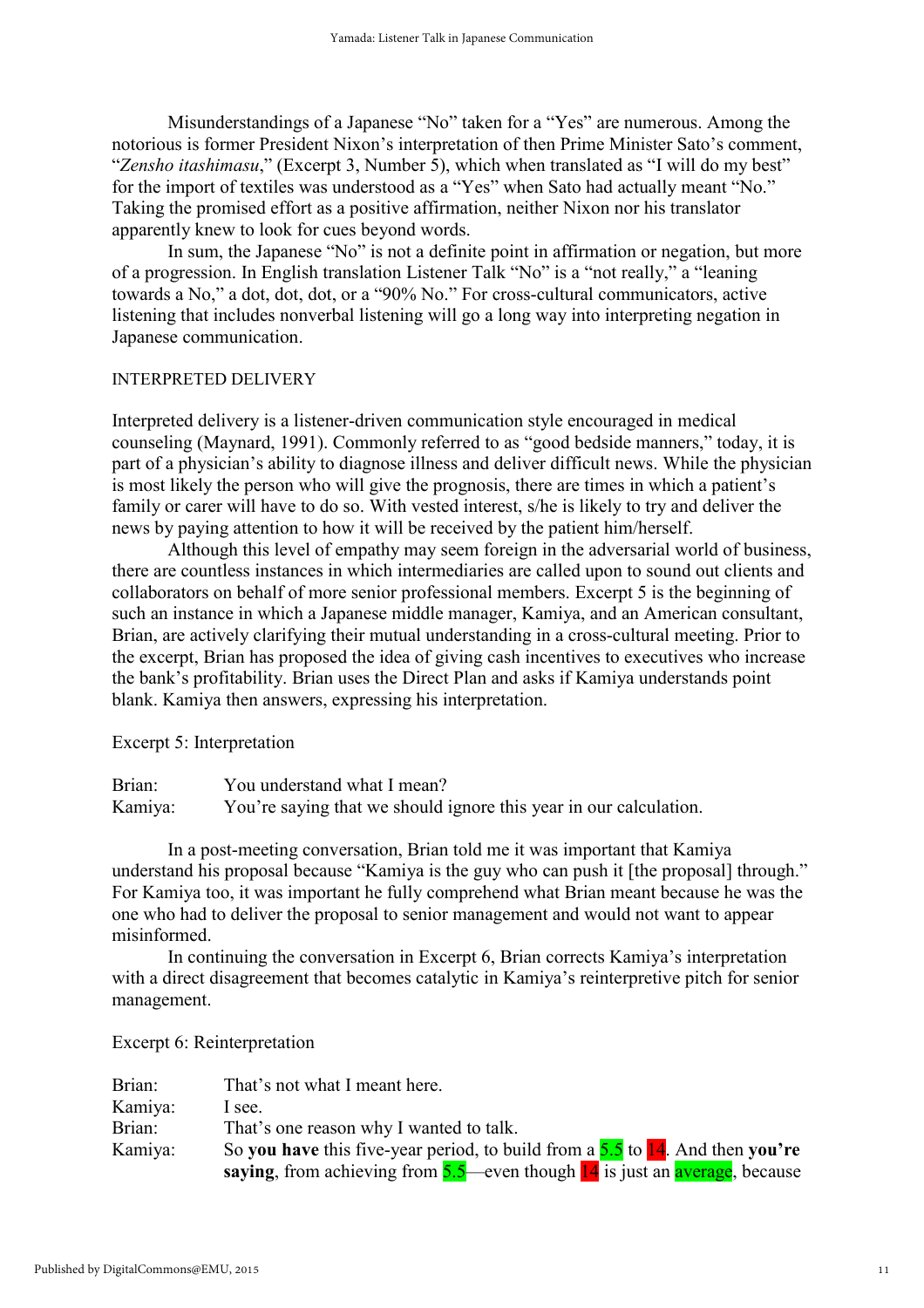we're so below market, average, that to get there is extraordinary, **right?** But **your point is, so, therefore** people deserve **extraordinary** payments. **High** bonuses.

Kamiya verifies his understanding of Brian's proposal for a second time, using verbal checkpoints like, "you have," "you're saying," "right?" "your point is," and "therefore," indicated in bold in Excerpt 6. He then changes the pronoun, *you* to *we* to restate what Brian is talking about to what he will be preparing to tell the senior management together with Brian, which he reiterates is about improving performance from below average, highlighted in green, to extraordinary, highlighted in red.

Interpreted delivery is like a leveraged Listener Talk that packages information after it checks, "Is that what you meant?" In this example, the interpreter, Kamiya, is setting himself to be a kind of hinge, to first understand Brian's proposal then to deliver it to senior management.

In a follow-up conversation, I learned that Brian's proposal was being considered. Whether Kamiya's role as "the guy" had anything to do with it is conjecture, but if it did, perhaps his Interpreted Delivery helped towards the implementation of performance pay. It should be noted too that although individual performance pay is not a traditional practice in Japanese business, the bank in which Kamiya was employed had mixed American and Japanese senior management, and the conversations had taken place in a time when new and riskier propositions were undertaken.

Moreover, while Interpreted Delivery is common in Japanese chain of command, it is not foreign in American communication either. Indeed, all of the Listener Talk strategies explored here occurred in the American meetings, albeit to a lesser degree. It goes without saying, then, that further attention to listener interpretation and speech with the listener in mind is welcome and necessary in the interdisciplinary fields of business, sociolinguistics, and communication, not only to develop theoretical constructs but for application in corporate and other professional sectors, particularly medicine, social work and therapy.

## **CONCLUSION**

This paper explored Listener Talk, a style of interaction that combines the Japanese cultural preference for interdependence and the communicative goal of pitching to the listener. Silence as a topic-shifter, saying and reading a Japanese "no," and interpreted delivery are but a few strategies of Listener Talk that can introduce communicators to a listener-focused style of moving through a conversation by collecting information and interpreting and reinterpreting, or even disagreeing with it.

Although Japanese frequently use Listener Talk, neither the style nor the strategies displayed here is exclusive to the group. Other styles such as those used by women (Tannen, 1994) and by medical practitioners in perspective display (Maynard, 1991) share features of Listener Talk, as do direct style communicators who collaborate (Walker and Aritz, 2014).

The concept of Listener Talk is simply talking with the listener in mind. A predictive interpreter based not only on words but also on cultural expectations and communicative goals, Listener Talk checks for listener cues to match the next part of the conversation. *Yappari* (As I thought) is the Listener Talk motto: That's what I thought you were going to say.

## REFERENCES

Auletta, Ken. 1997. "American Keiretsu," *The New Yorker*, October, 1997.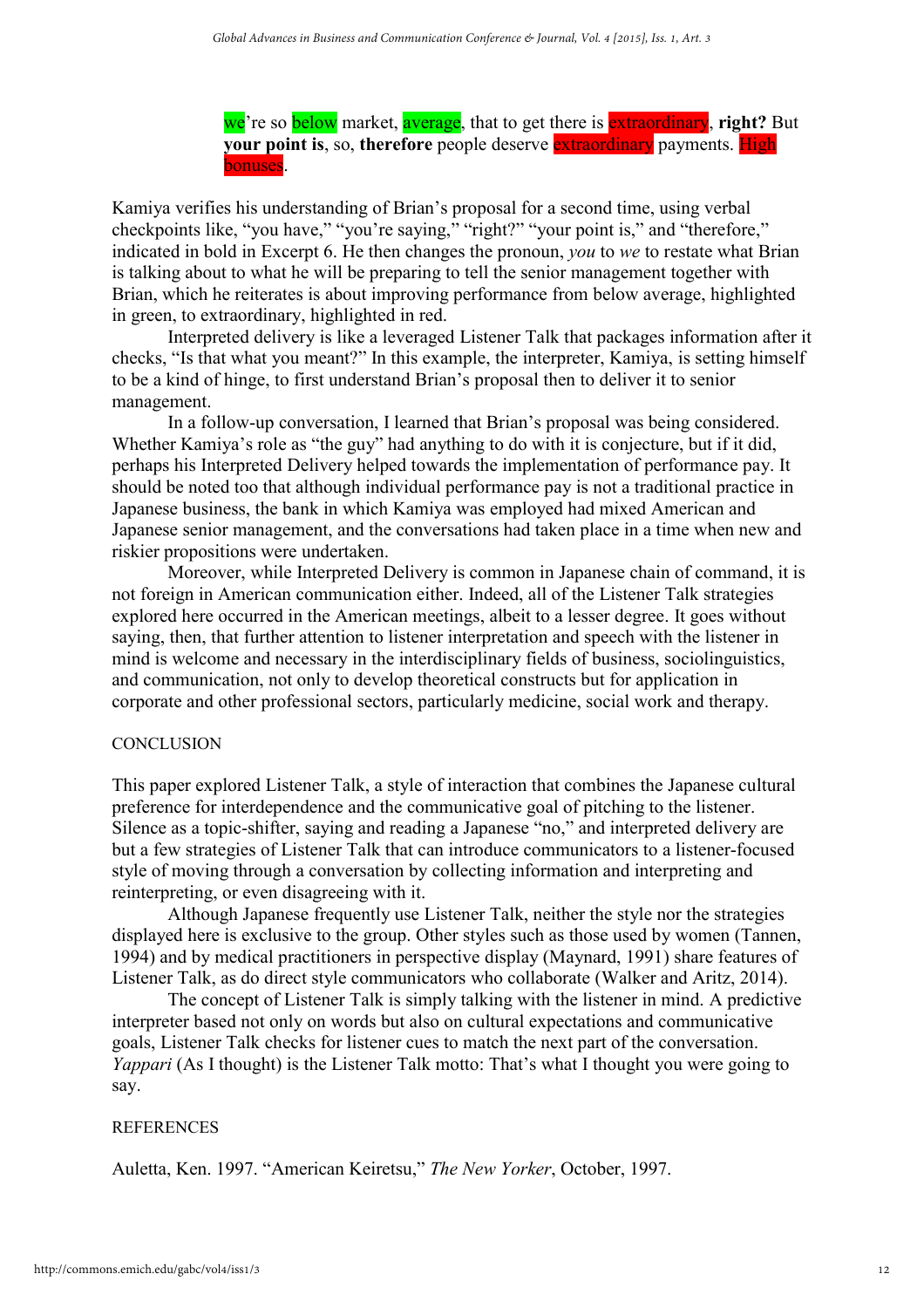- Blaker, Michael, Paul Giarra, and Ezra F. Vogel. 2002. *Case Studies in Japanese Negotiating Behavior*. Washington, DC: United States Institute of Peace.
- British Council. November, 2014. *Japan: Debunking the 'Inward-looking' Myth.*
- Cain, Susan. 2012. *Quiet: The Power of Introverts in a World that Can't Stop Talking*. New York: Penguin.
- Doi, Takeo. 1971. *Amae no Kozo. (The Structure of Amae)*. Tokyo. Kobundo.
- Fujio, Misa. 2014. "The role of linguistic ability and business expertise for turn-taking in intercultural business communication," *Global Advances in Business Communication*: Vol. 3: Iss. 1, Article 4.
- -----. 2015. "Seniority or Professional Knowledge? Turn-taking style in a Japanese business meeting." *Global Advances in Business Communication Conference, Ypsilanti, Michigan.*
- Graham, John L. and Yoshihiro Sano. 1984. *Smart Bargaining: Doing Business with the Japanese*. Cambridge, MA: Ballinger.
- Gumperz, John. 1982. *Discourse Strategies*. Cambridge: Cambridge University Press.
- Hall, Edward T. 1977. *Beyond Culture*. Garden City, NY: Anchor Press/Doubleday.
- Hall, Edward T. and Mildred Reed Hall. 1985. Hidden Differences: Doing Business with the Japanese. Garden City, NY: Anchor Press/Doubleday.
- Hino, Eitaro. 2014. "*Shain wa kazoku desu" to iu keieisha no amae. (The amae of employers who say, "Employees are family.")* Toyokeizai Online.
- Kitahara, Yasuo. 2008. *KYshiki nihongo: Romaji ryakugo naze hayaruno ka.* (KYstyle Japanese: Why Romanized Japanese Acronyms are Popular). Tokyo: Taishukan.
- KotoBank, Encyclopedia Britannica. 2015. *A un no kokyuu. (A Un Breathing*). Asahi Shimbun Digital Voyage Group.
- Labov, William. 1972. Sociolinguistic Patterns. Philadelphia, PA: Philadelphia Press.
- Lebra, Takie Sugiyama. 1986. Japanese Patterns of Behavior (5<sup>th</sup> Edition). Honolulu: University of Hawaii Press.
- -----. 2004. The Japanese Self in Cultural Logic. Honolulu: University of Hawaii Press.
- Maruyama, Hideki. 2013. *Moral Education in Japan.* National Institute for Educational Policy Research (NIER). Ministry of Education, Culture, Sport, Science and Technology.

Maynard, Douglas. 1991. "The Perspective-Display Series and the Delivery and Receipt of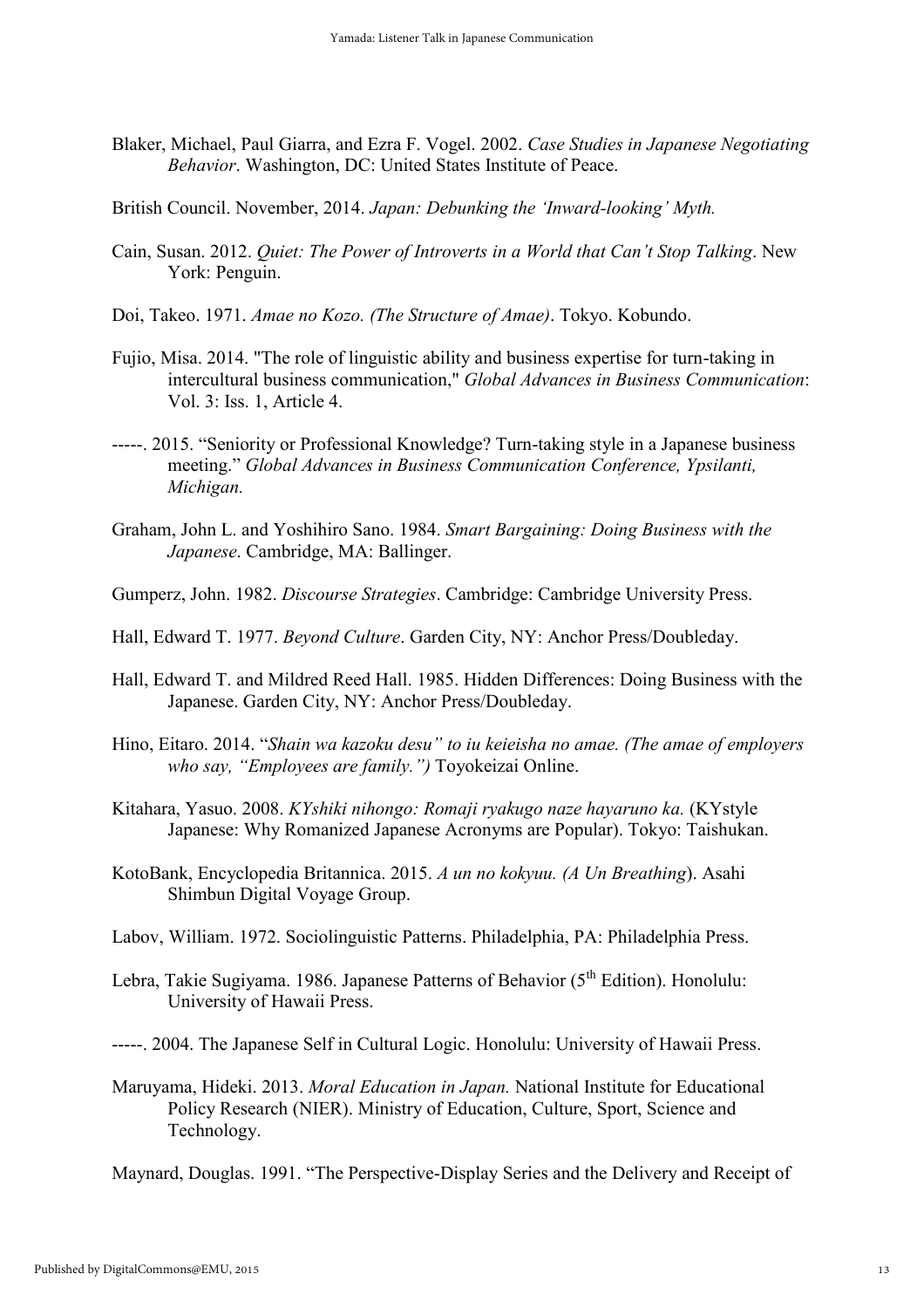Diagnostic News." In *Talk and Social Structure: Studies in Ethnomethodology and Conversation Analysis*, eds. Deirdre Boden and Don H. Zimmerman, 164-92.

- -----. 2005. "Ethnography and Conversation Analysis: What Is the Context of an Utterance?" In *Emergent Methods in Social Research*, eds. Sharlene Hesse-Biber and Patricia Leavy, 55-94. CA: Sage Publications.
- Maynard, Senko. "On back-channel behavior in Japanese and English conversation." *Linguistics*, 24, 85-114.
- Ministry of Education, Culture, Sport, Science and Technology. 2011. *Kokoro no Noto (Notes of the Heart)*.
- Nakane, Chie. 1970. *Japanese Society*. Berkeley, CA: University of California Press.
- Namiki, N. and Sethi, S. P. 1988. "Japan." In Comparative Management: A Regional View, ed. R. Nath, 55-96. Cambridge, MA: Ballinger.
- Sacks, Harvey, Schegloff Emanuel, and Gail Jefferson. 1974. "A simplest systematics for the organization of turn-taking for conversation." *Language*, 50(4), 696-735.
- Schegloff, Emanuel and Harvey Sacks. 1982. "Opening up Closings." (Expanded version). In *Language in Use*, eds. John Baugh and Joel Sherzer, 69-99. New York: Prentice Hall.
- Shimizu, Hidetada. 2001. "Japanese Cultural Psychology and Empathic Understanding Implications for Academic and Cultural Psychology." In *Japanese Frames of Mind: Cultural Perspectives on Human Development*, ed. Hidetada Shimizu and Robert A. LeVine, 1-29. New York: Cambridge University Press.
- Smith, Tiffany Watt. 2015. *The Book of Human Emotions: An Encyclopedia of Feeling from Anger to Wanderlust*. London: Profile Books.
- Tannen, Deborah. 1984. *Conversational Style: Analyzing Talk Among Friends*. Norwood,  $NJ \cdot$  Ablex.
- -----. 1994. *Gender and Discourse*. Oxford: Oxford University Press.
- Times Higher Education. 2011. *'Galapagos Syndrome': Japan's Gaze Turns Inwards.*
- Victor, David A. 1992. *International Business Communication*. New York: HarperCollins Publishers Inc.
- Wagatsuma, Hiroshi. 1985. *Nihonjin to Amerikajin: Koko ga Oochigai (Japanese and Americans: Here's the Big Difference)*. Tokyo: Bungei Shunju.
- Walker, Robyn and Jolanta Aritz. 2014. *Leadership Talk: A Discourse Approach to Leader Emergence*. New York: Business Expert Press Corporate Communication.
- Whorf, Benjamin Lee. 1956. *Language, Thought and Reality: Selected Writings of Benjamin Lee Whorf*, ed. J. B. Carroll. New York: Wiley.